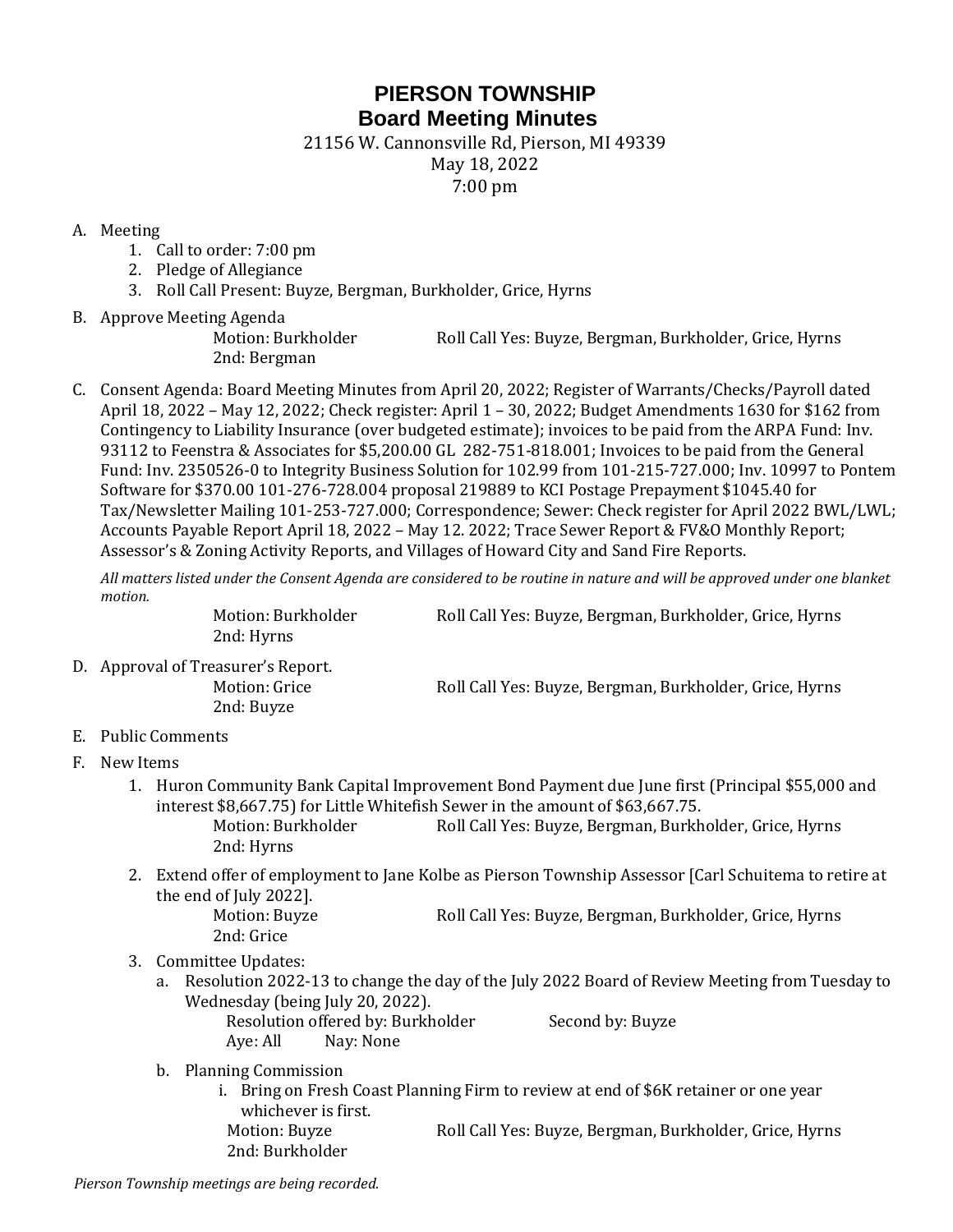- ii. MTA Training invoices [136440 for \$542 and invoice 136480 for \$123] **totaling \$665.00** with budget amendment from contingency. Motion: Burkholder Roll Call Yes: Buyze, Bergman, Burkholder, Grice, Hyrns 2nd: Grice
- c. Road Committee
	- i. Resolution 2022-14 Road Funding Special Assessment Ballot language for November 8, 2022 Election [1.5 mils for four years 2023-2026 inclusive]. Resolution offered by: Burkholder Second by: Buyze Aye: All Nay: None
	- ii. Road Committee member nominations by June meeting.
	- iii. Open House planning for July Q&A regarding millage.
- d. Community & Economic Growth reorganization on hold.
- e. Parks & Recreation
	- i. Add Jerry Poisson and Laurie Hrydziusko as members of the Parks & Recreation Committee.

Motion: Burkholder Roll Call Yes: Buyze, Bergman, Burkholder, Grice, Hyrns 2nd: Buyze

- ii. White Pine paving update
- iii. Pierson Township Community Park
	- 1. [Submit 3 bids for review of services and] accept Randy Feenstra of Feenstra Engineering's recommendation [of which best meets our needs] to approve a bid for a general contractor for the Pierson Township Community Park.

Motion: Burkholder Roll Call Yes: Buyze, Burkholder, Grice, Hyrns 2nd: Buyze Abstain: Bergman

2. Use Sinclair/Game Time as the Play Equipment agent for the Pierson Township Community Park.

Motion: Burkholder Roll Call Yes: Buyze, Bergman, Burkholder, Grice, Hyrns 2nd: Buyze

- iv. Winslow Park donation box update
- v. Montcalm County ARPA Request Meeting 4/23 at 4 pm.
- vi. Parks & Recreation Meeting day change to the Monday of the second week at 6 pm (next meeting June 6 at 6 pm).
- vii. Fundraising & Events Updates
- f. Zoning

i. Adopt Application and Escrow Fees based on Algoma Townships fees dated 7/13/2021. Motion: Buyze Roll Call Yes: Buyze, Bergman, Burkholder, Grice, Hyrns 2nd: Burkholder

ii. Escrow fees

## G. Open Items:

- 1. American Rescue Plan April Filing completed
- 2. Township/Buildings & Grounds Update
	- a. Approve Salvail Builders bid to install baby changing station & stove bracket in the hall for \$180. Motion: Burkholder Roll Call Yes: Buyze, Bergman, Burkholder, Grice, Hyrns 2nd: Bergman